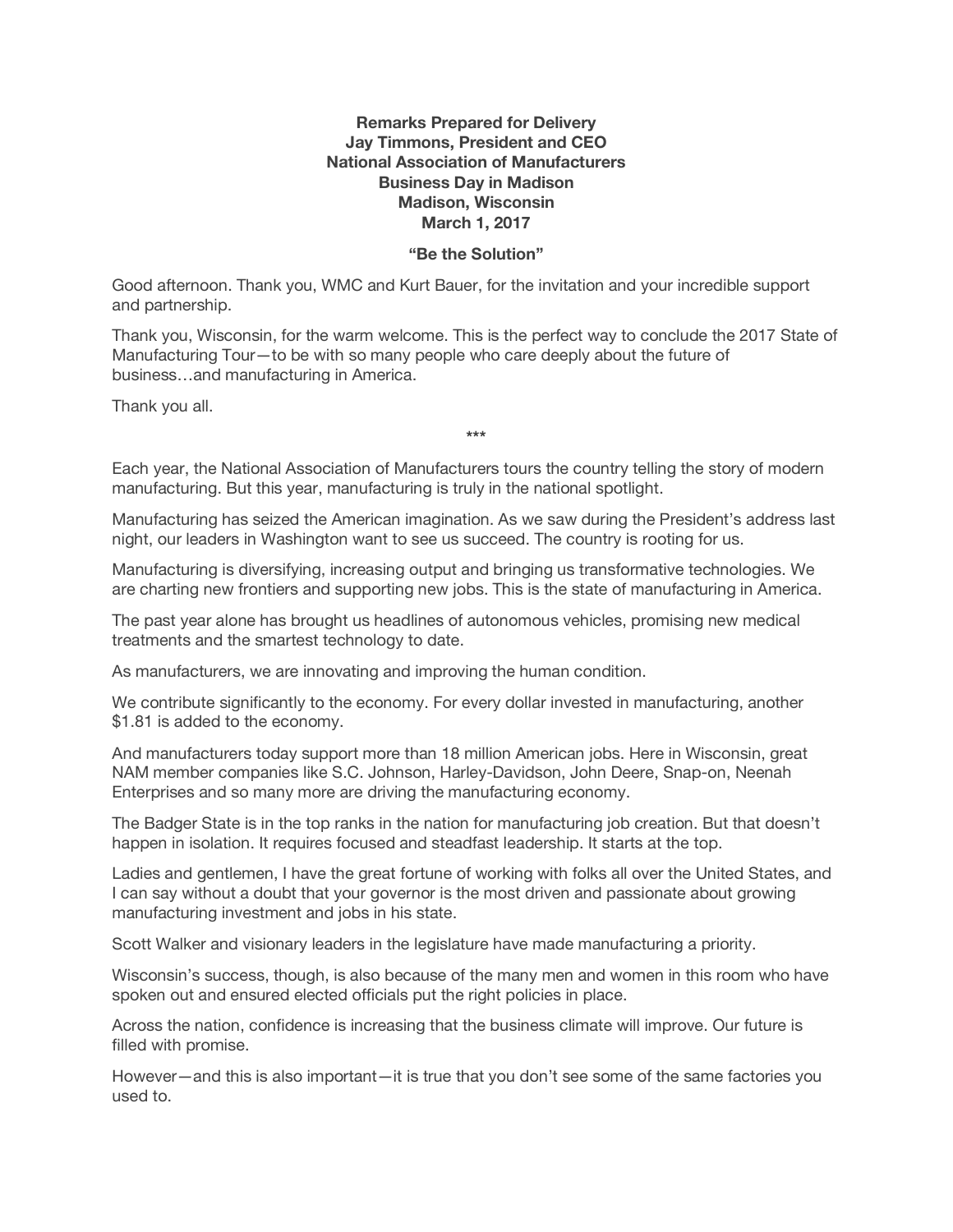In many cities and towns, like my hometown of Chillicothe, Ohio, the landscape is different. That is a source of pain, and we, as business leaders, must address that head-on.

If you're a manufacturing worker of many years, and your community's facility closed, it doesn't matter if the larger industry is thriving. Your world has been turned upside down.

There are men and women who wonder if they have a place in the modern economy. Our job—your job—is to show them that, yes, they do.

This is about helping hard-working employees move up the ladder in a company. And it's about equipping people with talents to thrive in a modern, evolving industry.

Today, more than 350,000 manufacturing jobs are left open. And, over the next decade, as many as 2 million could go unfilled because we don't have enough people with the right skills.

I'm talking about the engineers who turn the unimaginable into reality, developers who write the code for the Industrial Internet of Things, scientists discovering lifesaving treatments and the technicians who keep the robotics running in precision.

To connect more people with rewarding careers, we need to communicate what our industry is really about—innovation and life-changing products.

The other task before us is getting policymaking back on track in Washington, D.C., and the good news is that the possibilities for reform look better today than they have in decades.

Last week, NAM Board Chair David Farr took our message and policy priorities directly to the White House in a meeting with President Trump. It was like a meeting of the NAM Board of Directors, with so many NAM leaders in attendance.

Our message was this: We need a boost to competitiveness, so that we can win at home and in overseas markets.

President Trump listened to our message, and his remarks last night confirmed: he's putting the force of the White House behind many of our goals. And that was a speech Americans expect from a president. As he told the nation, "The time for small thinking is over."

He called for action on three of our big-ticket items: regulatory reform, infrastructure investment and tax reform.

On the regulatory front, we have witnessed a sea change in the past 40 days. But there's more work to do.

A recent NAM study found that manufacturers are subject to 297,696 regulations. And the cost of regulatory compliance for small manufacturers is nearly \$35,000 per employee per year.

It is absolutely possible to have safe workplaces and environmental stewardship at the same time our economy is experiencing robust growth.

And regulatory reform—making regulations smarter, simpler and streamlined—is one of the quickest ways to create jobs and give manufacturers the confidence to expand.

On the infrastructure front, the NAM led the way when we released an infrastructure plan of our own, called "Building to Win."

I'm proud to say that Trump administration officials have been citing it publicly since taking office.

President Trump vowed bold action in this speech last night, and all of Congress needs to get onboard the "Trump train" when it comes to infrastructure. That's what manufacturers want.